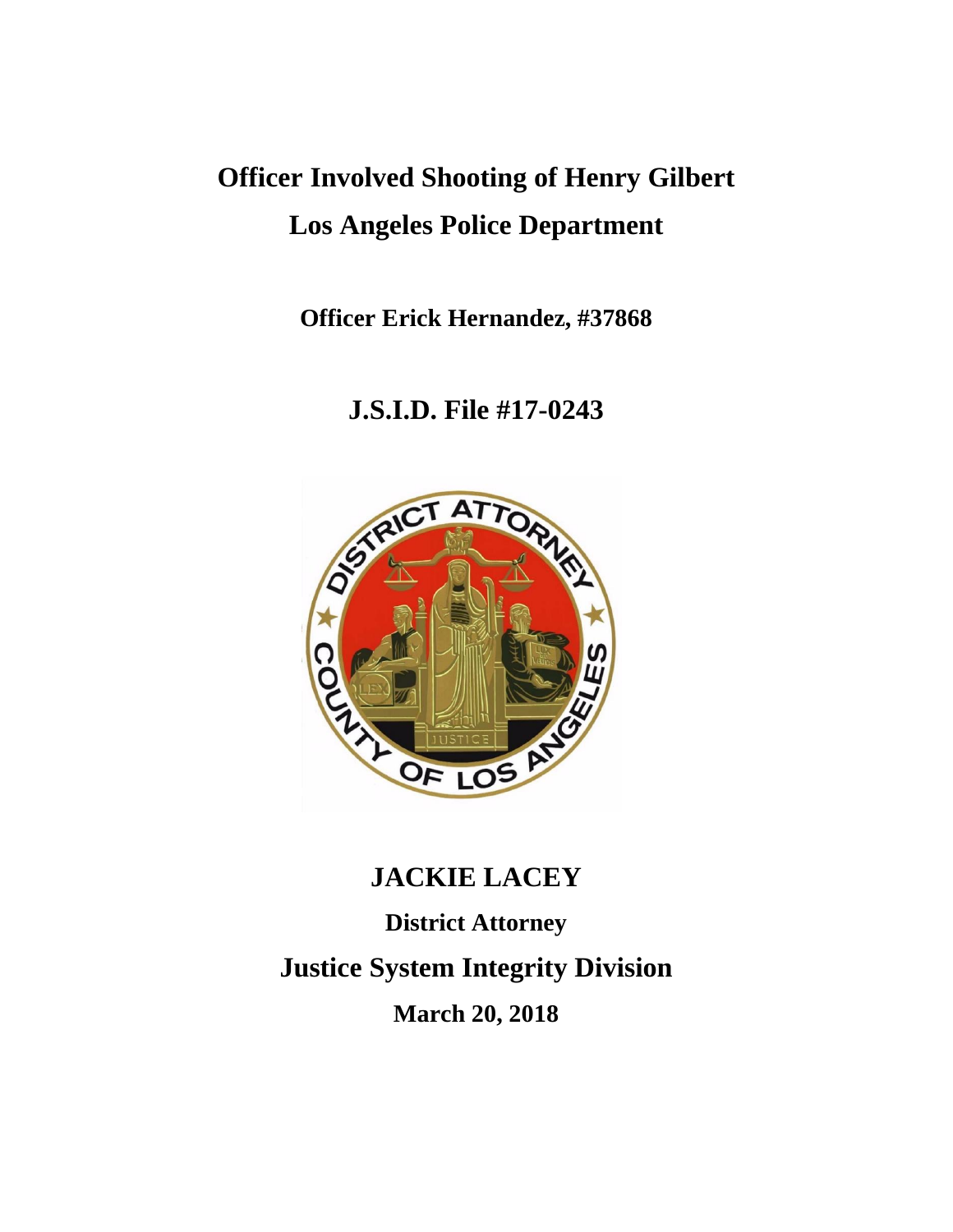### **MEMORANDUM**

- TO: COMMANDER ROBERT A. LOPEZ Los Angeles Police Department Force Investigation Division 100 West First Street, Suite 431 Los Angeles, California 90012 FROM: JUSTICE SYSTEM INTEGRITY DIVISION
- SUBJECT: Officer Involved Shooting of Henry Gilbert J.S.I.D. File #17-0243 F.I.D File #F034-17

Los Angeles County District Attorney's Office

DATE: March 20, 2018

The Justice System Integrity Division of the Los Angeles County District Attorney's Office has completed its review of the May 16, 2017, non-fatal shooting of Henry Gilbert by Los Angeles Police Department (LAPD) Officer Erick Hernandez. We find that Officer Hernandez acted in lawful self-defense and defense of others.

The District Attorney's Command Center was notified of this shooting on May 16, 2017, at 10:49 p.m. The District Attorney Response Team responded to the scene and was given a briefing and walk-through by Lieutenant Steven Lurie.

The following analysis is based on reports prepared by the Los Angeles Police Department (LAPD) Force Investigation Division submitted to this office by Detectives Christopher Linscomb and Luis Alarcon. The reports include photographs, audio-recorded interviews of witnesses, and radio transmissions.

The compelled statement of Officer Hernandez was also considered.<sup>1</sup>

<sup>&</sup>lt;sup>1</sup> Unlike private citizens, public sector employees can be forced to submit to questioning regarding the performance of their official duties and, so long as they are not required to waive their privilege against self-incrimination, their refusal to submit to such questioning can result in administrative discipline including termination from public service. *Gardner v. Broderick* (1968) 392 U.S. 273, 278; *Uniformed Sanitation v. City of New York* (1968) 392 U.S. 280, 284-285. Officer Hernandez was interviewed and ordered to submit to questioning concerning the performance of his official duties. Like any other individual, Hernandez possesses a right under the Fifth Amendment of the United States Constitution to be free from being compelled to give testimony against himself. *Uniformed Sanitation v. City of New York, supra, at 284-285.* Because the LAPD ordered Hernandez to answer questions which might expose him to criminal liability, the LAPD compelled Hernandez to participate in an interview. The effect of this legal compulsion is that Hernandez's statement cannot be used against him in a criminal proceeding, nor can any material derived from the compelled interview be used against him. *Garrity v. New Jersey* (1967) 385 U.S. 493, 496-497; *Spielbauer v. County of Santa Clara* (2009) 45 Cal.4th 704, 715. Further, because the compelled statement is part of Hernandez's police personnel file, his statement is confidential and may not be disclosed absent an evidentiary showing and court order. See *Penal Code* section 832.7.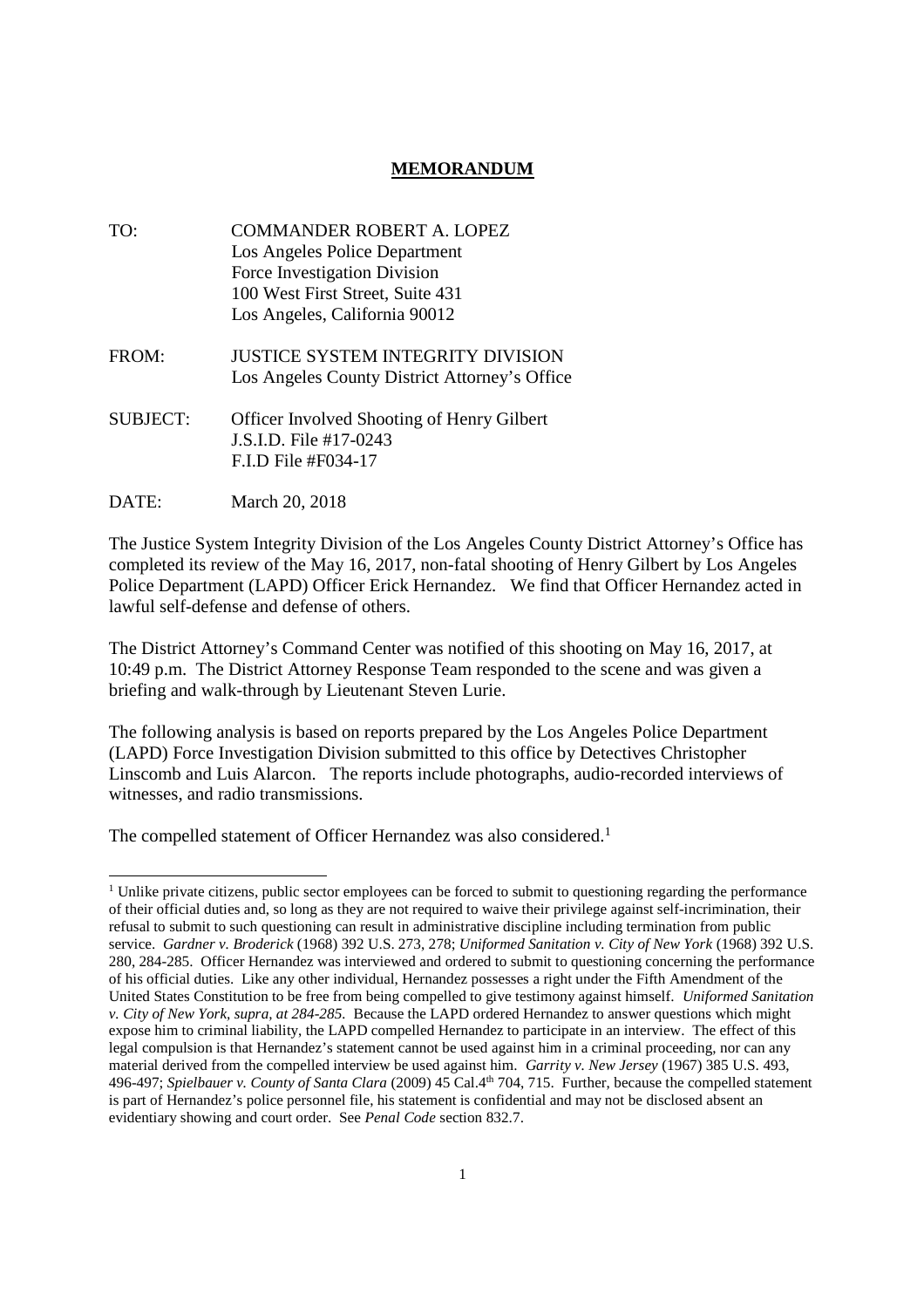### **FACTUAL ANALYSIS**

### **Introduction**

On May 16, 2017, at approximately 9:45 p.m., LAPD Officers Erick Hernandez and Roberto Ruiz were in uniform and driving in a black police vehicle, in an area known to be claimed by the Rolling 60's criminal street gang.

As they drove down a residential street, Hernandez and Ruiz saw Henry Gilbert standing on a sidewalk in front of a residence, drinking a beer. Hernandez and Ruiz exited their vehicle to talk to Gilbert, who appeared to be nervous and also had a bulge in his front waistband.

Hernandez approached Gilbert and noticed he had a tattoo of a "6" on his arm. This led Hernandez to fear that Gilbert was a Rolling 60's gang member and could be armed.

As Hernandez and Ruiz approached, Gilbert dropped his beer and ran through an opening in an iron gate and toward a door at the rear of the property. Hernandez chased him. Ruiz exited the passenger side of the police vehicle, radioed for backup, and gave chase as well.



The location of the incident is shown in the photograph below:

*Figure 1- Photograph of Gilbert's location at the time of the shooting. A discarded beer can is shown circled in red in the foreground. The doorway that Gilbert entered while being chased is shown circled in red in the background.*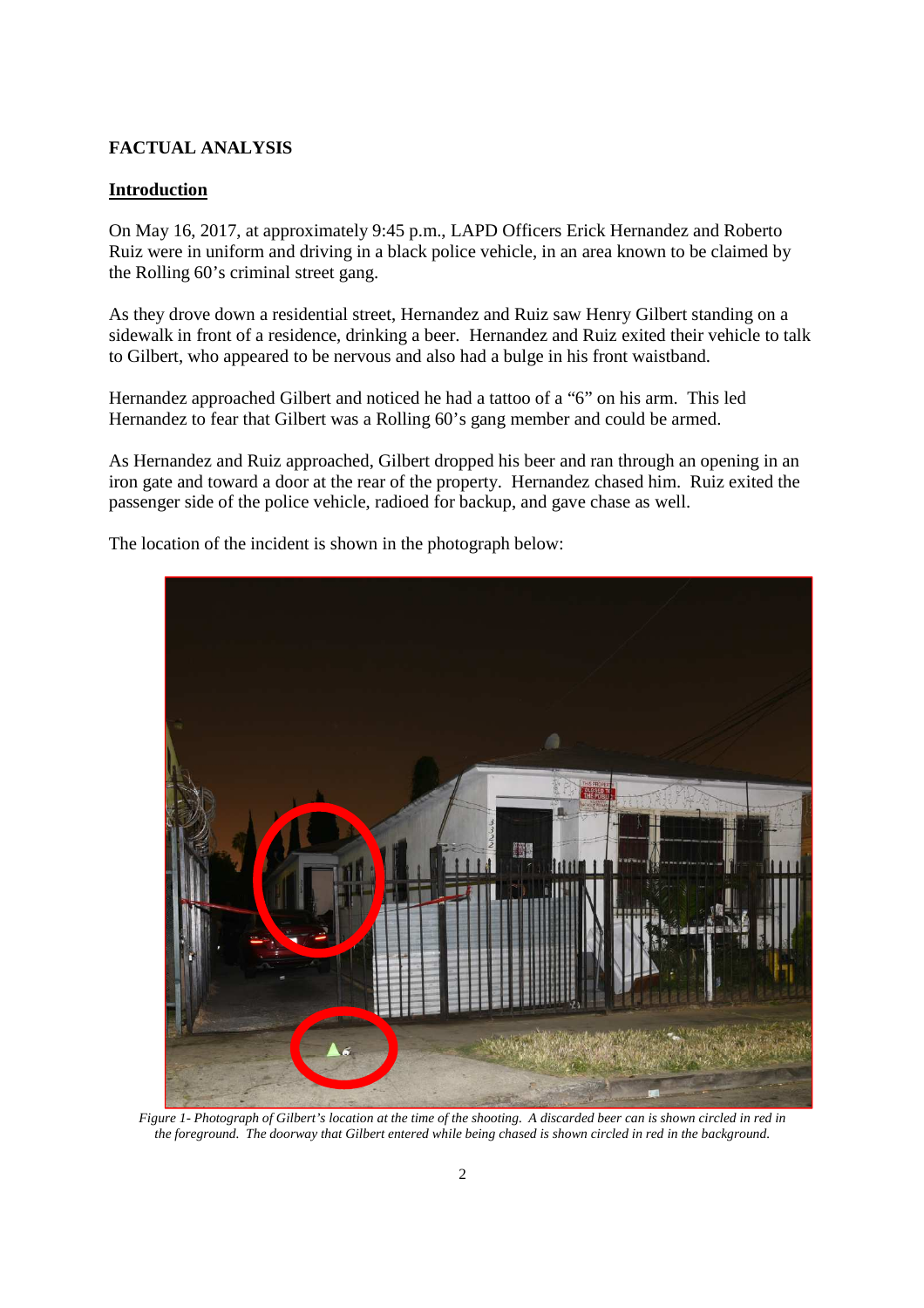During the chase, Gilbert drew a handgun from his waistband and pointed it at Hernandez, who fired three rounds at Gilbert, striking him in the left buttock.

Gilbert continued to run, went through a doorway, through a living room, and toward the back of the residence. He was taken into custody in the backyard.

A stolen .22 caliber semiautomatic handgun was located in the living room, several feet from the front door. The gun was loaded with nine rounds in the magazine and one round in the chamber. The safety was "off" and the gun was ready to fire. The gun was located along Gilbert's escape route and adjacent to blood drops, as shown in the photograph below:



Gilbert was associated with the "Rolling 60's" gang and was on parole in case number BA423478 for being a felon in possession of a firearm at the time of this shooting. He has been charged in case number BA457436 with assault on a peace officer with a semiautomatic firearm, and being a felon in possession of a firearm. That case is pending a pretrial conference on March 22, 2018. Gilbert was also charged with a parole violation in case number 7PR02854.

#### **Statement of Officer Erick Hernandez**

Officer Hernandez provided a compelled statement to investigators.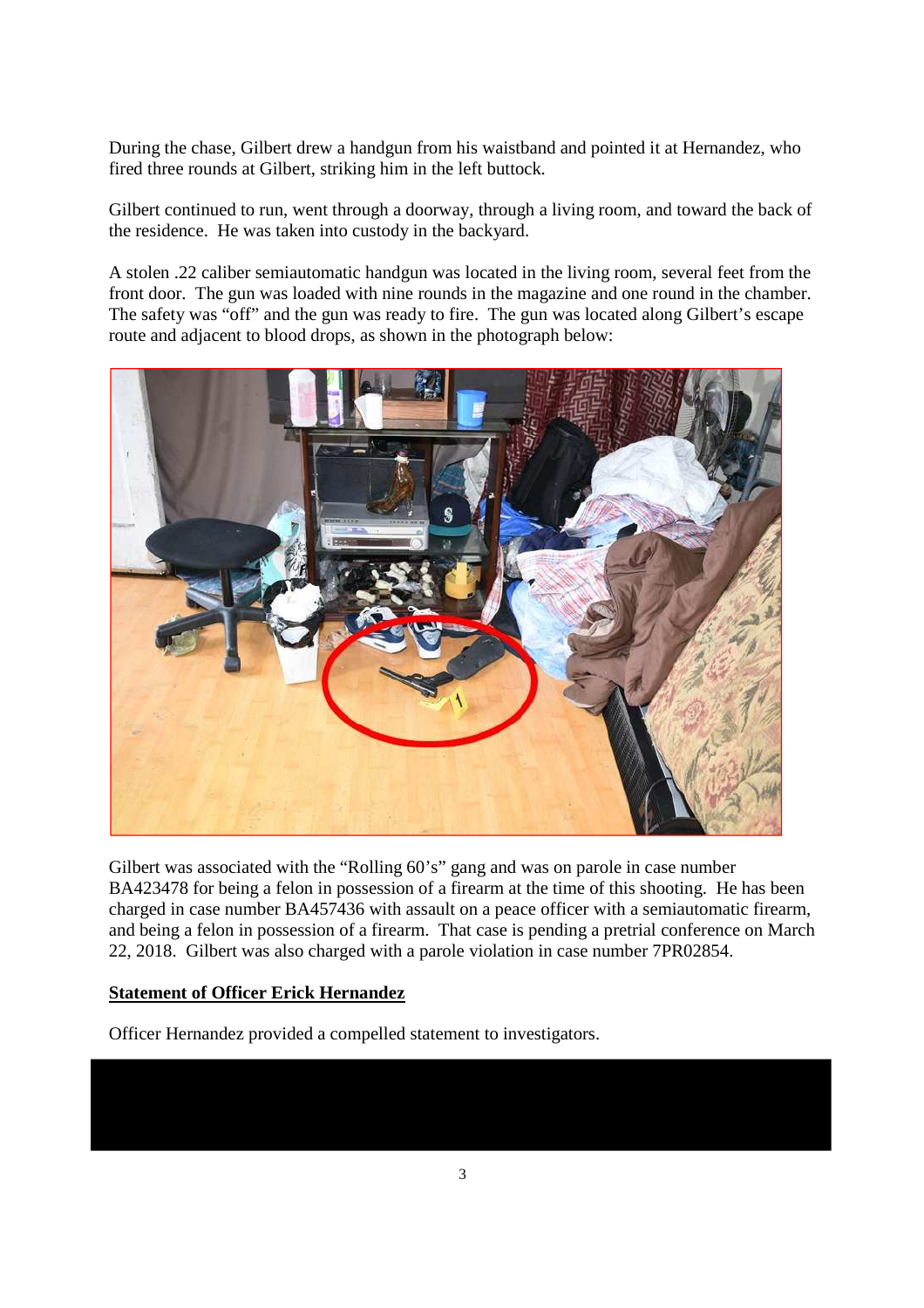

#### **Statement of Officer Roberto Ruiz**

At approximately 9:30 p.m., Hernandez and Ruiz were on patrol. Hernandez was the driver and Ruiz was the passenger. The two officers were patrolling the area, conducting a crime suppression detail.

As they were driving, the two officers observed Gilbert standing in front of a residence, drinking what was believed to be a can of beer. They decided to contact Gilbert because they believed he was drinking in public. Hernandez pulled over the police vehicle and began to exit the car. As he was exiting, Gilbert threw the beer and grabbed the right side of his front waistband area, holding an L-shaped bulge.

<sup>&</sup>lt;sup>2</sup> Testing determined that the white substance was methamphetamine.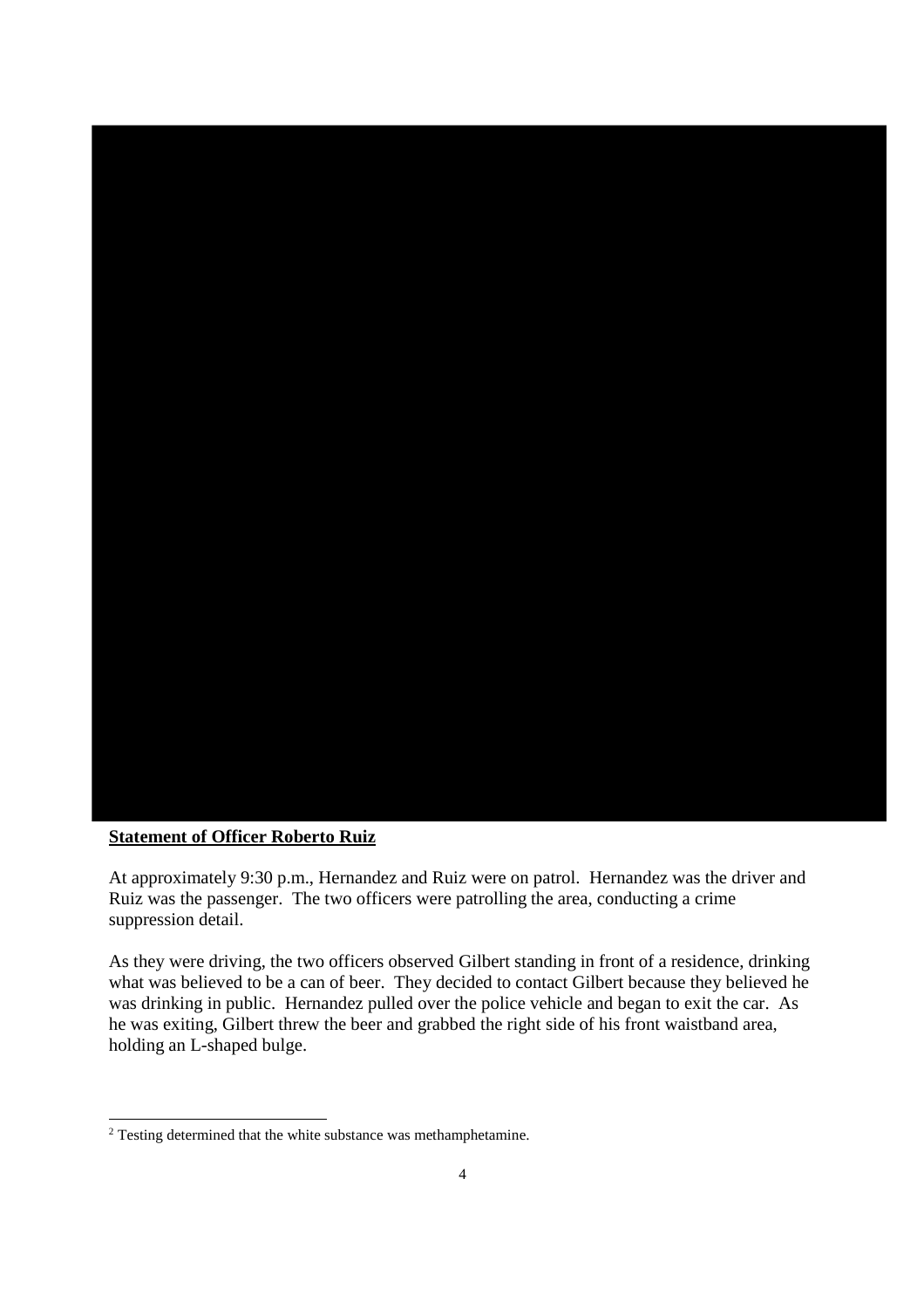Based on his experience, Ruiz believed the bulge could possibly be a concealed handgun. Hernandez yelled at Gilbert, "Hey! Police! Stop!" Gilbert ignored his commands, turned around, and ran through an iron gate. Hernandez ran after Gilbert.

Ruiz exited the vehicle and ran around to the front of the police vehicle. As he was doing so, he radioed for backup.

Gilbert ran toward the front door of the residence. Gilbert was still holding the front right side of his waistband area as he ran. Hernandez yelled, "He's got a gun! He's got a gun!" Ruiz saw Gilbert remove a handgun from his waistband area, extend it out, and begin to turn toward the officers.

Ruiz heard Hernandez fire three times. After the shots were fired, Gilbert ran inside the house and turned right. Ruiz told Hernandez that he would cover the front of the house and Hernandez should contain the rear of the house.

As the officers were waiting for backup, Hernandez saw Gilbert running out of the rear of the house. Hernandez yelled at Ruiz, "Hey! He's over here! He's over here!" Hernandez yelled at Gilbert, "Hey! Stop! Stop! Get on the ground! Get on the floor! Get on the floor!" Ruiz ran to the rear of the house to back up Hernandez. Gilbert was already on the ground, bleeding from his buttocks area. Gilbert discarded a plastic bag with a white substance inside. Ruiz and Hernandez ordered Gilbert to remain on the ground. When additional officers arrived, Ruiz handcuffed Gilbert and patted him down. There was no handgun located on Gilbert's person. The officers moved Gilbert away from the home. A second man, Michele B., exited the residence.

Believing that Gilbert's firearm and other people could be inside the home, a team of officers went inside and conducted a protective sweep. One of the officers noticed a .22 caliber Ruger handgun in plain view on the floor of the living room.<sup>3</sup> The gun was several feet inside the front door, next to blood drops.

# **Injuries**

Gilbert was treated for a single gunshot wound to the buttocks. A sample of Gilbert's blood was taken and it tested positive for the presence of methamphetamine.

#### **The Gun**

A .22 caliber Ruger semiautomatic handgun was located in the living room, several feet from the front door, near fresh blood drops. The gun had nine live rounds in the magazine and one live round in the chamber. The safety was in the "off" position and was ready to fire. The gun had been stolen in a burglary in 2016. A photograph of the gun, the magazine, and the rounds, after they were recovered, is shown below:

<sup>&</sup>lt;sup>3</sup> Officer Brett DeOliveira was part of the search team and he was the first officer to notice the gun on the floor in the living room.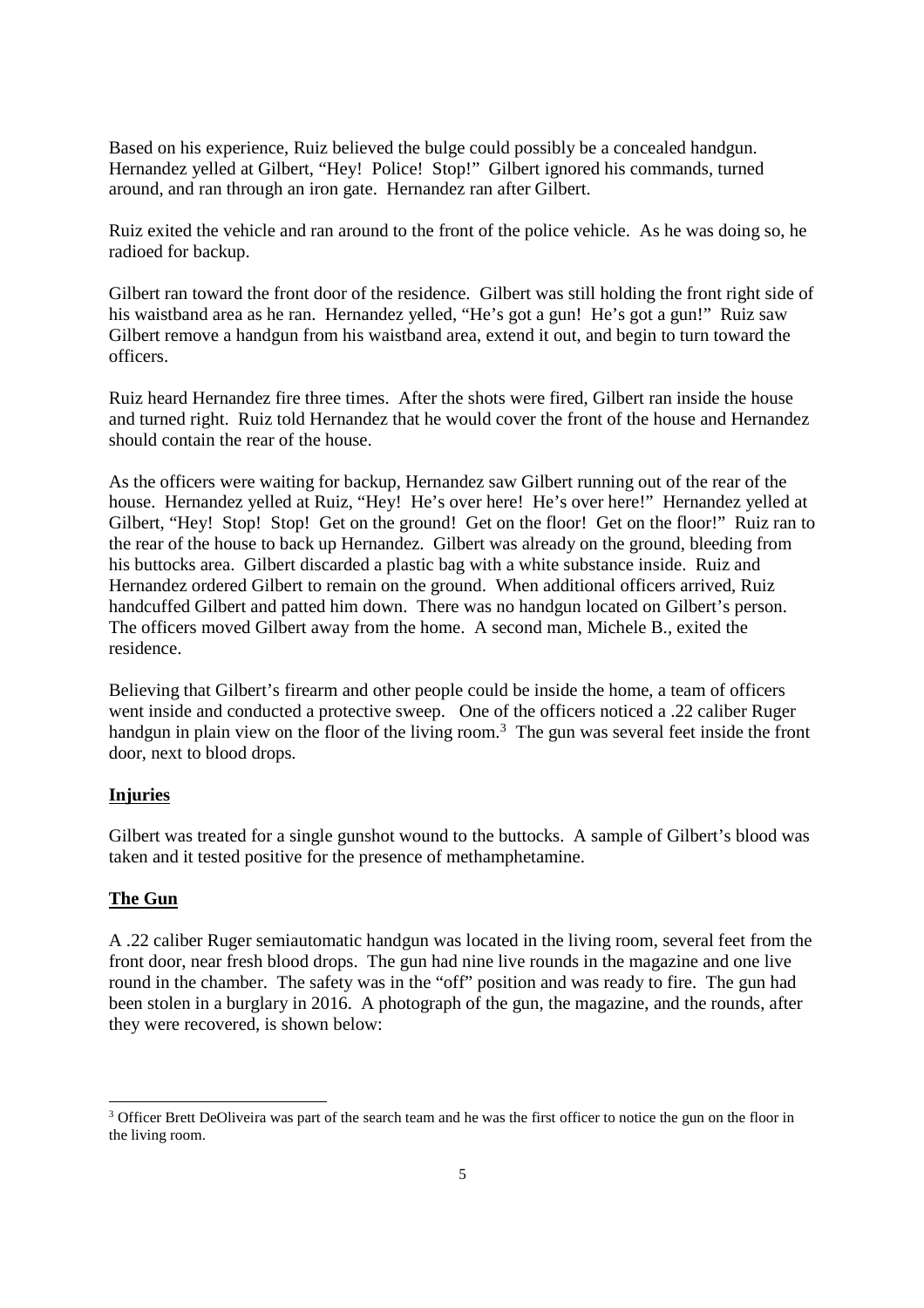

A photograph of the gun, when it was recovered with a round in the chamber, is shown below:

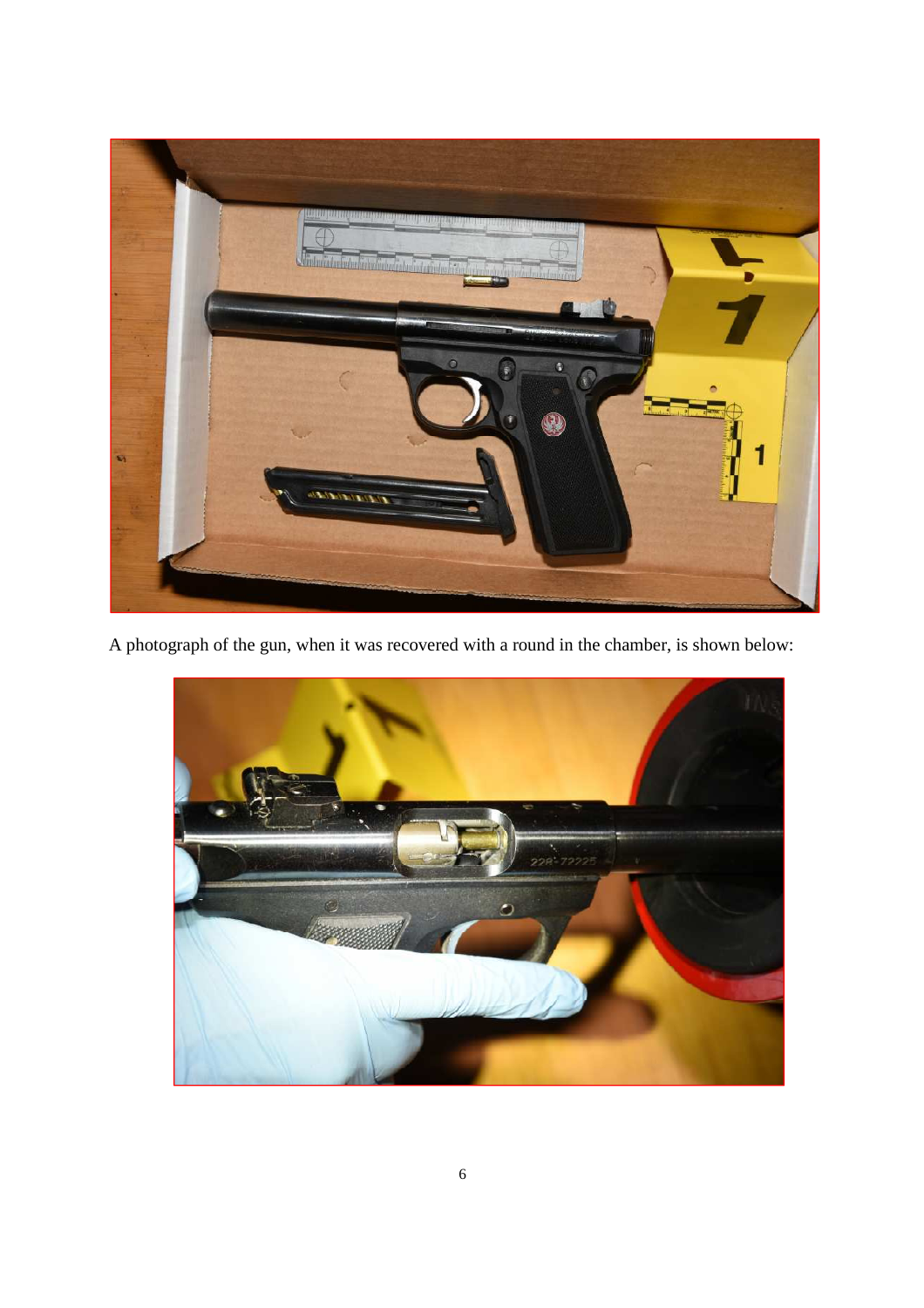#### **DNA Analysis**

LAPD swabbed the .22 caliber Ruger pistol and the cartridges. DNA was recovered but it was insufficient to conduct an analysis.

A partial DNA profile was obtained from the magazine of the firearm, but it was a complex mixture and it could not be confirmed nor denied that it matched Gilbert's DNA profile.

#### **Gunshot Residue Analysis**

LAPD conducted a gunshot residue analysis of Gilbert's hands and shorts. One sample was damaged during the sample preparation and could not be analyzed. The other samples were inconclusive.

#### **Statement of Michele B.**

Michele B. was alone in the residence when Gilbert ran inside. Michele B. is a friend of the owner of the residence, Mohammad R.

Michele B. and Mohammad R. are the only two people who stay at the residence.

At the time of the incident, Michele B. was in the bathroom when he heard two to three gunshots followed by the sounds of a person running through the home. He was not able to physically see the person, but was able to hear him. As he ran through the house, the man said, "You all shot me! I didn't have a gun!" The man was crying and seemed to be in a lot of pain.

After the man ran through the home, Michele B. exited the bathroom, walked to the back door, and noticed that the back door was unlocked. He observed droplets of blood on the floor going from the living room to the back door.

Officers approached to see if there was anyone else in the home. Michele B. made his presence known, exited the house, and cooperated with the officers.

Investigators showed Michele B. a photograph of Gilbert. Michele B. stated that he had never seen Gilbert before.

The investigators also asked Michele B. about the .22 caliber handgun that was located on the floor in the living room. Michele B. responded that he did not own any weapons and neither did Mohammad R. When asked specifically about the presence of a gun in the house before the incident, Michele B. responded, "I didn't see no weapon."

#### **Statement of Henry Gilbert**

Investigators talked to Gilbert while he was at the hospital receiving treatment. They attempted to read him his Miranda rights but he declined and said, "I know you don't like niggers." He wanted to know why his rights were being read to him, said "I didn't do shit" and denied assaulting anyone. Gilbert explained that it did not make sense for him to commit an assault because he has "two strikes," and just got released from prison. He asked for a lawyer and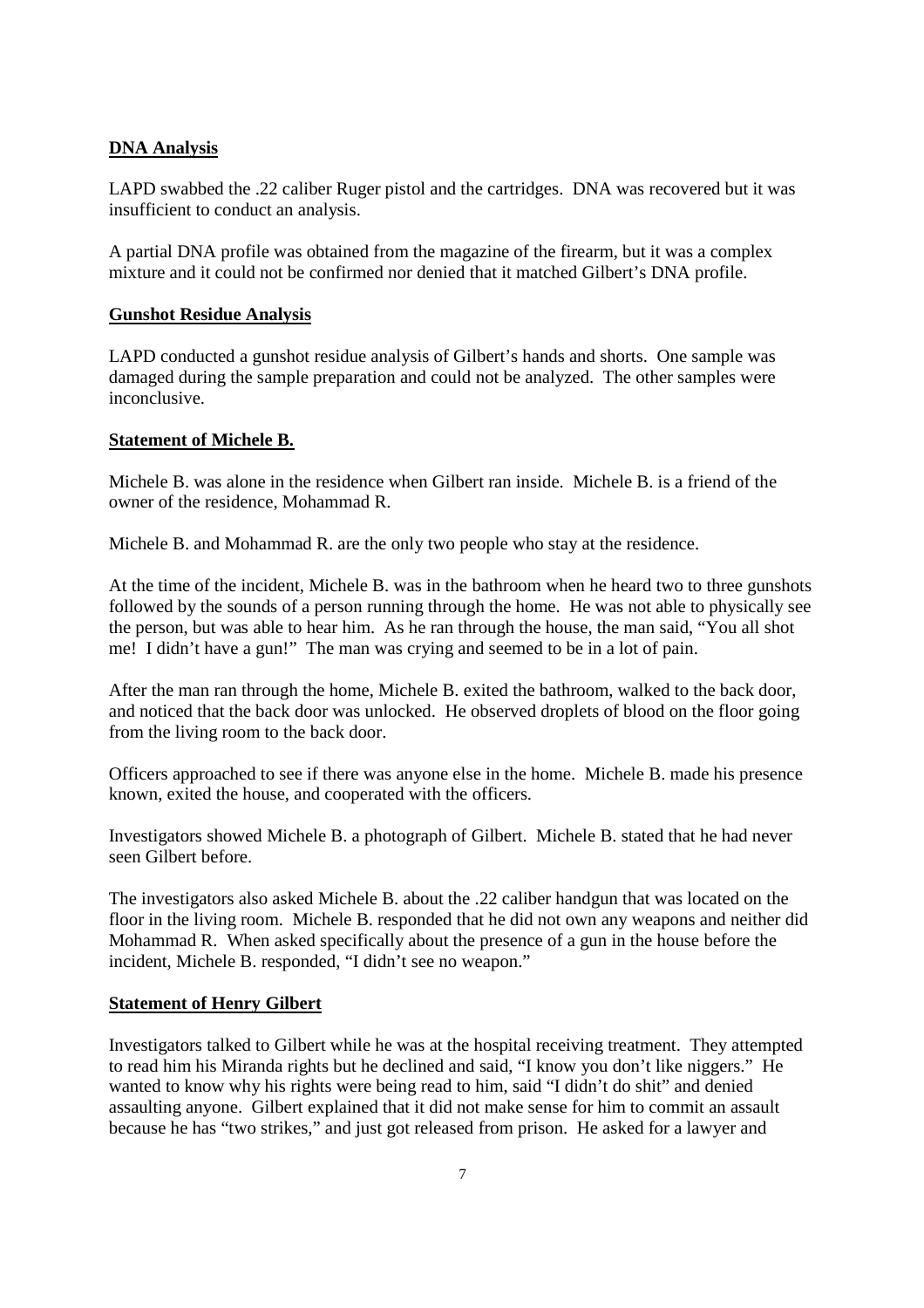explained that he was distraught about potentially going back to prison. He said that he would rather die than go back to prison.

Investigators photographed a tattoo of a "six" on Gilbert's arm, as described by Hernandez. Gilbert also has a Rolling 60's tattoo, framed by assault weapons, on his chest. Those tattoos are shown below: